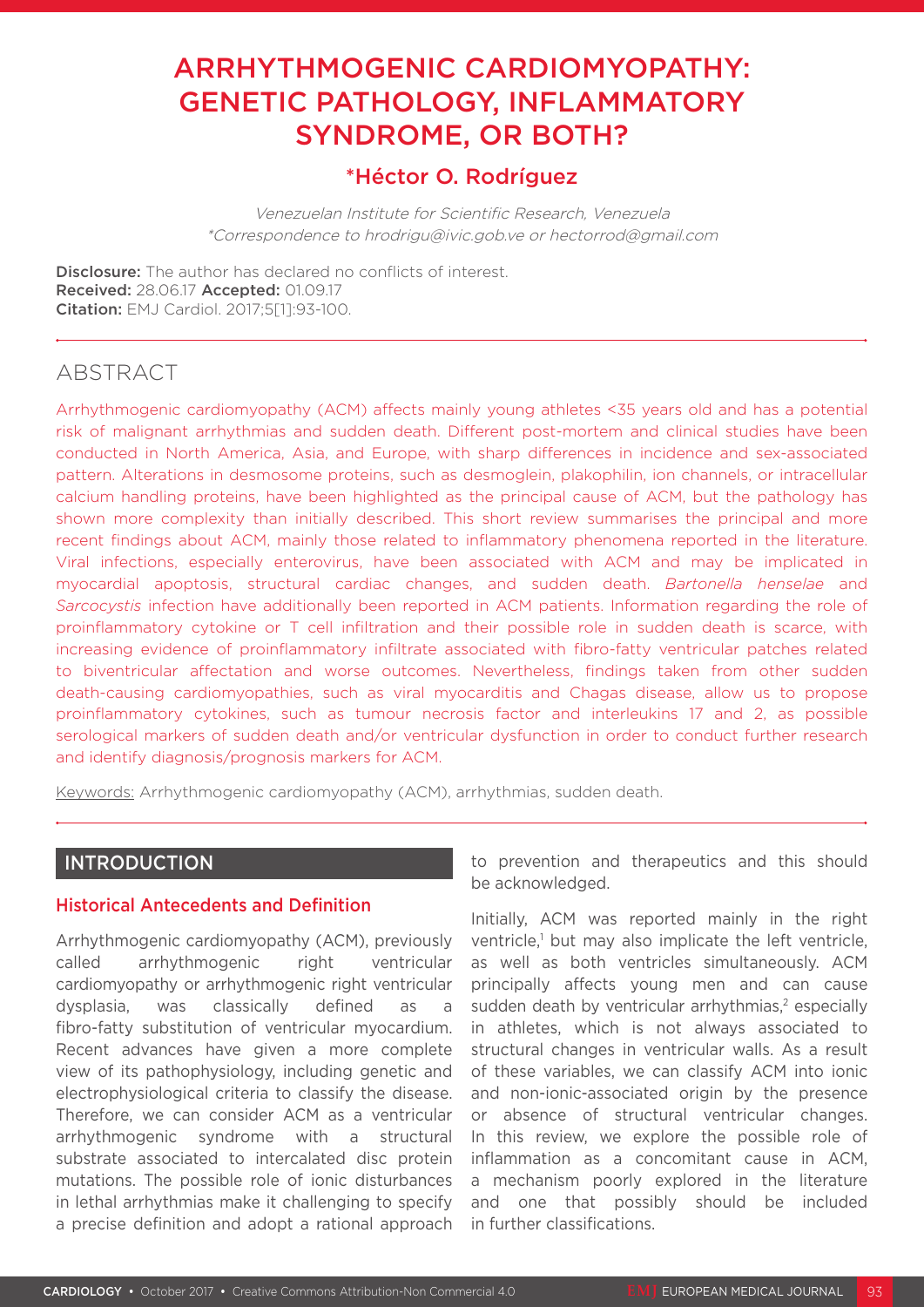ACM was first described early in the 1980s. Initially, it was reported as hypokinetic cardiomyopathy associated with non-ischaemic tachycardia.<sup>1</sup> Progressively, ACM was described as being in association with lethal arrhythmias.<sup>3</sup> functional myocardial involvement,4 and biventricular affectation.5,6 The clinical and electrocardiographic spectrum of ACM was described by Nava et al.<sup>7,8</sup> as well as the genetic involvement in arrhythmia genesis.9-13 In the next sections, we briefly describe the most recent advances in the comprehension of the pathophysiology of ACM.

#### Predisposing Factors

#### **Sex, physical activity, and incidence**

ACM incidence patterns have been addressed by several authors. A French study reported ACM in 2.8% of 361 autopsies of sudden cardiovascular death.14 A 2016 multicentre European Cardiomyopathy Pilot Registry (1,155 patients) reported an incidence of 5.29% among all cardiomyopathy phenotypes studied.15 There are several differences reported in ACM clinical presentation, especially regarding sex-dependent patterning. In a study published in 2008, male patients had a higher incidence of sustained ventricular tachycardia, ventricular fibrillation, or sudden cardiac arrest as initial manifestations, with larger epicardial right ventricle unipolar lowvoltage zone, and longer local abnormal ventricular activity.<sup>16</sup> In another study, the sexes differed in prevalence of abnormal electrocardiogram (ECG) (69% versus 52%) and presence of late potentials; men had larger right ventricular dimensions and practised competitive sports more frequently.<sup>17</sup> However, the same study reported that sex was not associated with a high incidence of life-threatening ventricular arrhythmias or with a poor outcome.<sup>17</sup> On the contrary, in an extensive post-mortem study among 842 athletes in the USA with autopsyconfirmed cardiovascular diagnoses, male sudden deaths were almost four-times more common than among females, but ACM was more common in females (13% versus 4%).<sup>18</sup> Additionally, total and free testosterone levels were significantly increased in males with malignant arrhythmias compared to males with a favourable outcome, whereas oestradiol was significantly lower in females with malignant arrhythmias compared to females with a favourable outcome.19 Interestingly, neither ventricular arrhythmias, ACM duration (mean: 6.5±5.6 years), nor heart failure incidence were significantly increased during pregnancy.<sup>20</sup>

Finally, the prognostic significance of marked cardiac dilation, reduced deformation, or small patches of delayed gadolinium enhancement in non-symptomatic athletes is unknown; however, cardiac imaging for the assessment of athletes with symptoms, an abnormal ECG, or a positive family history is extremely useful.<sup>21</sup>

#### Geographical Origin

As previously stated, high endurance sports have been associated with sudden death in young athletes and the two most common conditions leading to sudden cardiac death in athletes <25 years old are hypertrophic cardiomyopathy and ACM.22 Excessive right ventricle wall stress during exercise has also been reported as an inductor of a pro-arrhythmic state resembling ACM.<sup>23</sup> However, there is scarce information about the incidence of ACM in African or Latin American young athletes. Interestingly, non-athletic individuals (n=210) showed evidence of ACM in an African survey.<sup>24</sup> although the authors suggested possible under-registration in low-income countries. On the contrary, in a post-mortem survey with 38 Korean athletes, with a mean age of 27±5 years, ACM was reported in 42% of cases, and no relationship to vigorous physical or competitive activity was observed.25

There is a need to address the scarcity of information on ACM incidence in other locations outside Europe, especially in Latin America, because information is principally restricted to Europe, especially Italy, and the USA, with some sporadic reports in Asia and Africa. Sudden death is very often under-represented in countries where healthcare services are deficient, and high endurance athletes are not always assessed after sport practice, making it necessary to establish a survey for pro-arrhythmogenic substrates in young people. Additionally, individuals need to be assessed to identify if genetic factors, such as regional genetic patterns of polymorphisms, are involved in these possible differences.

#### Pathophysiology

#### **Non-ionic handling related mutations**

Several pathophysiological mechanisms have been suggested for ACM. One of the most cited causes are alterations in the structure and functionality of intercalated discs.<sup>26</sup> It has been reported that desmoglein 2 (DSG2) gene mutations, which code for the desmosomal cadherin desmoglein, cause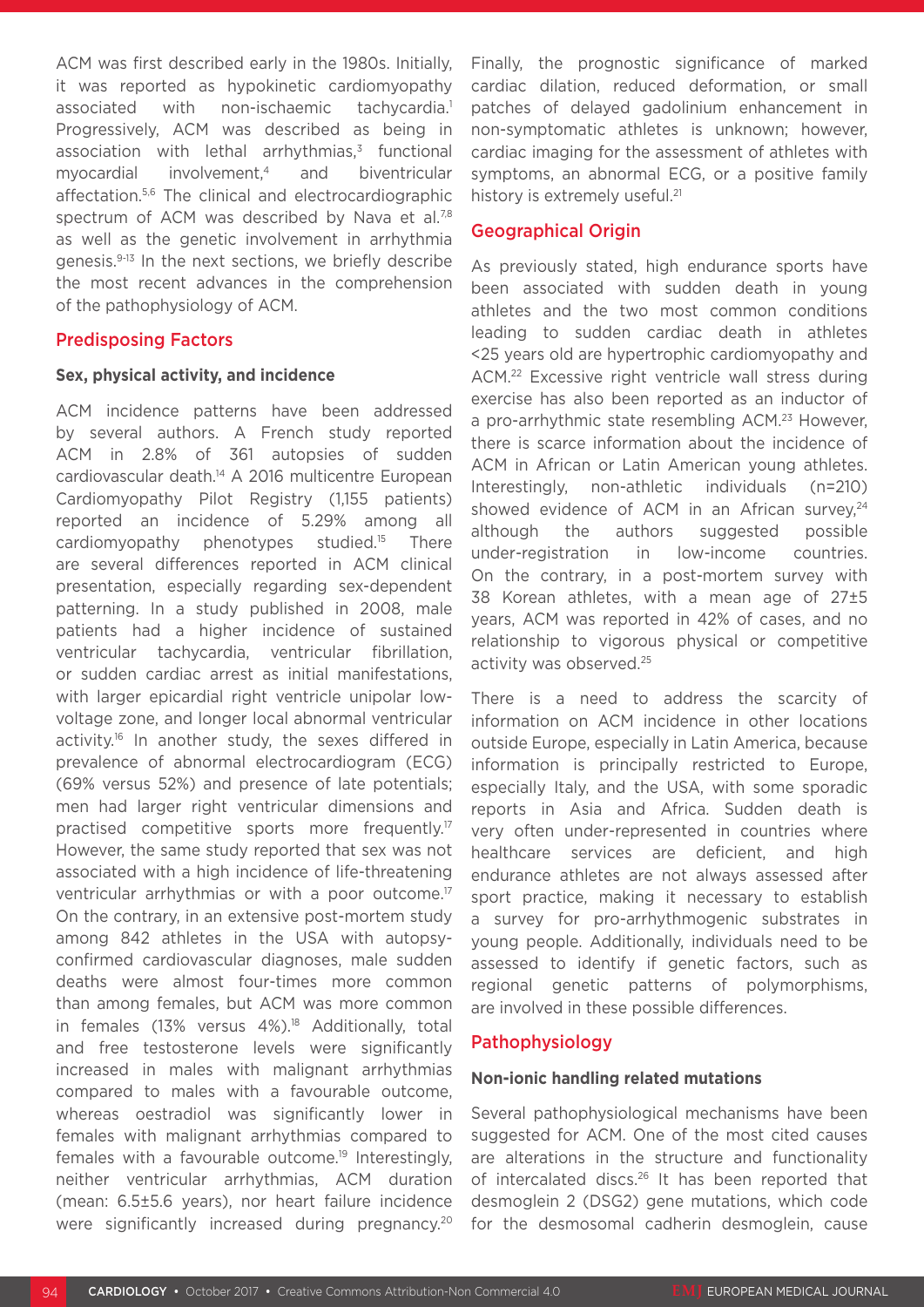ACM affecting cell adhesion, suggesting this is a major pathogenic mechanism in *DSG2*-related ACM.27 Additionally, mutated desmin, impairment in filament formation,<sup>28</sup> remodelling of connexin43,<sup>29</sup> and plakophilin-2 mutations $30$  have all been reported as possible causes of pathogeny in ACM. Interestingly, the presence of miR-130a-mediated translational suppression of desmocollin and downregulation of connexin43,<sup>31,32</sup> important proteins in spreading of cell to cell communication, cause cell to cell disturbances, which may be linked to structural degeneration reported in ventricular tissue in ACM patients. Additionally, they can generate a pro-arrhythmogenic substrate for alterations in action potential conduction.

#### **Ionic or calcium handling disturbances**

Other studies have focussed their attention on ionic signalling disturbance in heart cells. Remodelling of cardiac sodium channels has been proposed as an arrhythmia-inductor in ACM<sup>33</sup> and is associated with changes in Nav1.5, an integral membrane protein and tetrodotoxin-resistant voltage-gated sodium channel subunit.34 The *SCN5a* mutation, expression of which is abundant in working myocardium and conduction tissue, has been detected in Chinese patients with ACM,<sup>35</sup> reinforcing suggestions that ion channel dysfunction in arrhythmogenesis plays a role in the onset of ACM. Additionally, intracellular calcium handling through activation of calmodulin dependent protein kinase II and calcineurin A has recently been reported as a novel pathophysiological mechanism,36 as well as phospholamban-associated R14Del gene mutation<sup>36</sup> and cardiac ryanodine receptor.<sup>37</sup> Phospholamban mutation carriers have ACM characteristics, including important right ventricular involvement, and more often low-voltage ECG, inverted T waves in the left precordial leads, and left ventricular involvement.38 It is well known that the presence of malignant arrhythmias in ACM patients with non-structural alterations,<sup>39</sup> especially in young people and children, which may be plausibly linked to ionic and calcium handling disturbances, are often associated in other cardiac sudden death causes. Nonetheless, the high variability in clinical and clinical-pathological presentation of ACM makes the analysis of possible causes challenging.

#### **Possible concomitant causes**

One of the most intriguing issues is the role of inflammation in arrhythmogenic right ventricular cardiomyopathy development, as well as primary

and/or secondary causes. Viral infection, alcohol consumption, and autoimmunity are some of the most common causes of chronic cardiomyopathy. The possible role an inflammatory response plays in ACM pathogenesis has not yet been fully addressed, nor the presence of concomitant degenerative heart disease as an inductor of ACM. As such, the next section summarises the findings associated with myocarditis in ACM compared with heart inflammation/degeneration related to other aetiologies.

## EVIDENCE OF INFLAMMATION IN ARRHYTHMOGENIC CARDIOMYOPATHY: INFECTIOUS OR AUTOINMMUNE ORIGIN?

Several reports of autopsied human hearts have suggested the presence of inflammatory infiltrate in subjects diagnosed with ACM. ACM with biventricular involvement was associated with the presence of T cell infiltration in 50% of cases (n=16).40 In another study, scattered foci of lymphocytes with myocardial death were observed in 67% of cases.<sup>41</sup> Patients with fibro-fatty left ventricular involvement observed histologically and macroscopically had inflammatory infiltrates significantly more often than those from patients with isolated right ventricle involvement (73% and 88%, respectively, versus 30%),<sup>42</sup> suggesting an association between global heart affectation and inflammation. In concordance with these findings, adipose infiltration of the right ventricle was associated with lymphocytes in 5.5% of cases in a review of autopsies of sudden death.<sup>43</sup>

Cytokine disturbance has been described in patients with ACM. Higher levels of proinflammatory cytokines patients' interleukin (IL)-1β (1.22±0.07 versus 0.08±0.01 pg/mL; p<0.0001), IL-6 (3.16±0.44 versus 0.38±0.04 pg/mL; p<0.0001), and tumour necrosis factor (TNF)-α (9.16±0.90 versus 0.40±0.06 pg/mL; p<0.0001) in ACM were reported, while levels of the anti-inflammatory cytokine IL-10 were not significantly different (1.36±0.15 versus 1.20±0.30 pg/mL; p=0.74).44 Interestingly, increased TNF and IL-6 was recently reported in high sudden death risk patients with Chagas disease, an arrhythmogenic infectious cardiomyopathy.45 Additionally, T-lymphocytes were reported as the main infiltrate cell types in patients with ACM.<sup>40</sup> However, studies assessing the molecular pattern of myocarditis in ACM are scarce and the issue needs to be more deeply addressed.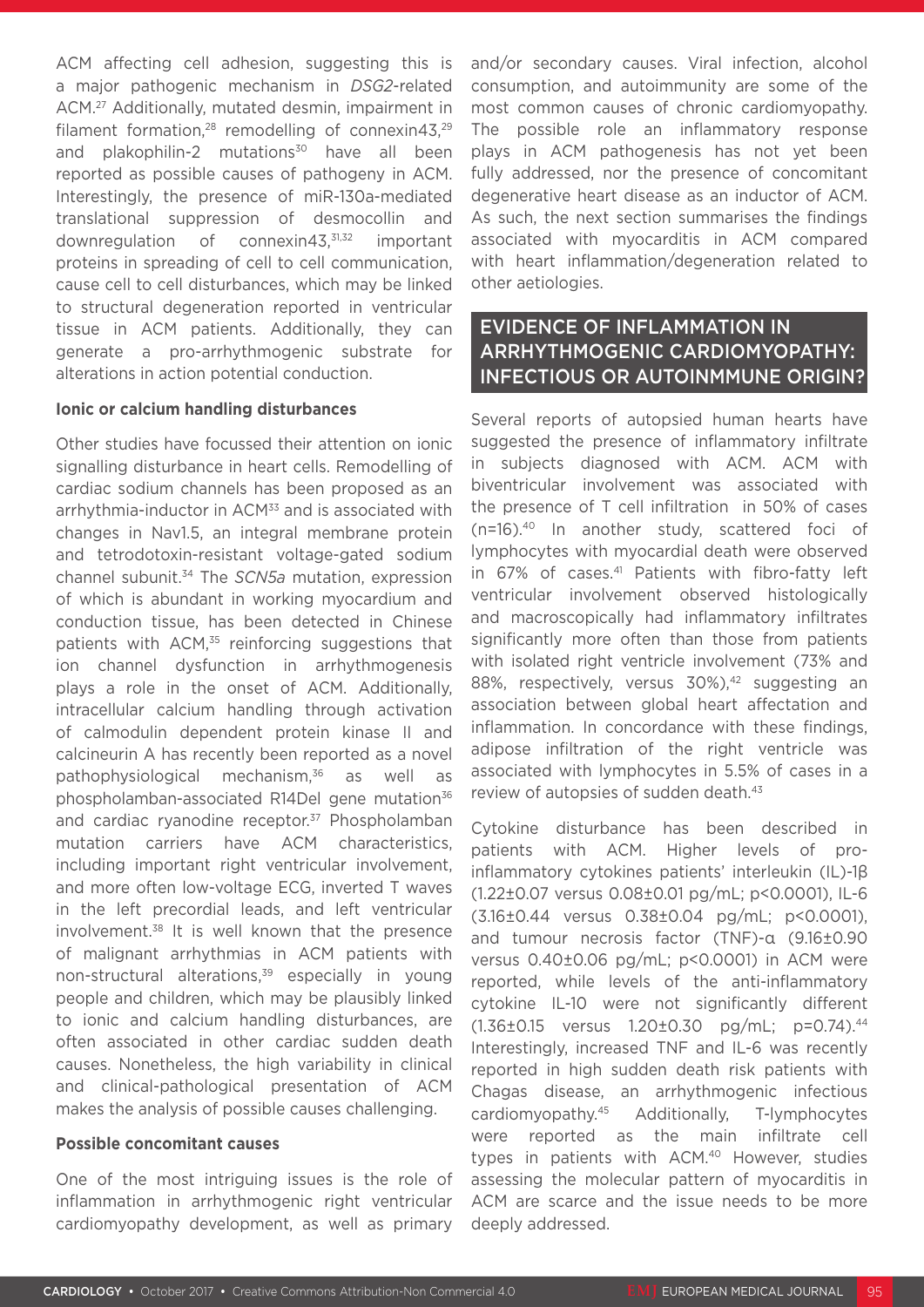Concomitant viral infections in ACM have been associated as a cause of inflammation and worsening of ACM outcome. Enteroviral sequences were detected in myocardial samples of seven ACM patients and adenovirus 5 in another two patients from 12 analysed by polymerase chain reaction.46 Enteroviral RNA with homology to Type B coxsackieviruses was detected in three of 8 ACM patients (37.5%).<sup>47</sup> Other studies, however, failed to find any viral genome in the heart of ACM samples.<sup>48</sup> suggesting multifactorial causes of cardiac pathology. Additionally, several reports have addressed cardiomyocyte apoptosis that may possibly relate to other viral infections. Right ventricle, chamber-specific apoptotic process in ACM patients was reported.<sup>49</sup> In other studies, apoptosis was detected by TUNEL in biopsied heart specimens;<sup>50</sup> endomyocardial biopsies<sup>51</sup> and myocardial damage were closely related to apoptosis in both children and adults.<sup>52</sup> Also, disruptions of the plasma membrane and dissociation of intercellular junctions were associated with discharge of intracellular lipid droplets into the interstitial space, $53$  suggesting that apoptosis may be related with desmosome dysfunction. Finally, mRNA for p53, a protein related to apoptosis, was upregulated compared to those with dilated cardiomyopathy and healthy controls.<sup>54</sup>

Other pathogens have also been co-associated to arrhythmogenic cardiomyopathy. Six patients with ACM (12%) had positive (>1:256) immunoglobulin (Ig)G titers in the immunofluorescence test with *Bartonella henselae*, a proteobacteria that may cause endocarditis in patients with non-ACM familiar antecedents<sup>55</sup> and has been related to sudden death.56 Additionally, cardiac sarcoidosis arrhythmias have been reported that are similar to ACM and have a high threshold of defibrillation.<sup>57</sup> However, there is very limited information about the functional relationship among viral/bacterial infection, especially if it is possible to establish a direct connection with pathogen invasion or if it is plausible that cellular/humoral autoimmune responses may play a role in ACM pathophysiology.

# OTHER ARRYTHMOGENIC PATHOLOGIES AS POTENTIAL COFACTORS AND MODELS FOR ASSESSMENT OF THE ROLE OF INFLAMMATION

Based on the reports analysed here, ACM appears as a complex and multifactorial example of cardiovascular disease. A genetic background may be potentiated by external factors, such as viral infections, which also may explain the wide range of clinical presentations of ACM and the relative early presentation. This issue is of great importance, with the spread of several viruses and protozoan with myocarditis and/or arrhythmogenic potential (*Trypanosoma cruzi*, Chikungunya, Zika, and Dengue viruses as just a few examples) or autoimmune myocarditis. As such, we considered it important to analyse the reported relationship between cardiac inflammation linked to infection and arrhythmias. It is relevant in two complementary senses: knowing the nature of possible inflammatory substrates, potentially associated with ACM, and improving comprehension of pro-arrhythmogenic mechanisms associated with cardiac inflammatory pathology to explore possible approaches to future research and clarify the role of inflammation in ACM.

#### Viral Myocarditis

Viral myocarditis is becoming increasingly recognised as a contributor to under-reported mortality, and is thought to be a major cause of sudden cardiac death in the first two decades of life.<sup>58</sup> Several viruses, such as Epstein-Barr,<sup>59</sup> hepatitis E,<sup>60</sup> and enterovirus,<sup>61</sup> among others, have been suggested as aetiological agents of myocarditis. Immune system modulation has a deep impact on evolution of viral myocarditis in different experimental systems. T helper-17 and regulatory T balancing,62 IL-4 modulation of interferon-γmediated T cell response.<sup>63</sup> NF-κβ transcription factor, $64$  and IL-2 T cell dependent activation $65$ have been addressed in the literature, showing the impact of different branches of inflammatory responses in viral myocarditis. Viruses are often pantropic, and this may generate a proinflammatory cardiac milieu and potentially lead to exacerbated cardiac damage. As previously mentioned, information about immune response in ACM is scarce; therefore, cardiac immune response during viral myocarditis may represent a guide for understanding pathogenesis of ACM and to design experimental approaches to study possible inflammatory markers associated to ACM sudden death. Finally, the global spread of nonendemic viruses (Dengue, Zika, and Chikungunya) with cardiac inflammatory potential increases the necessity for full comprehension of comorbidities associated with ACM.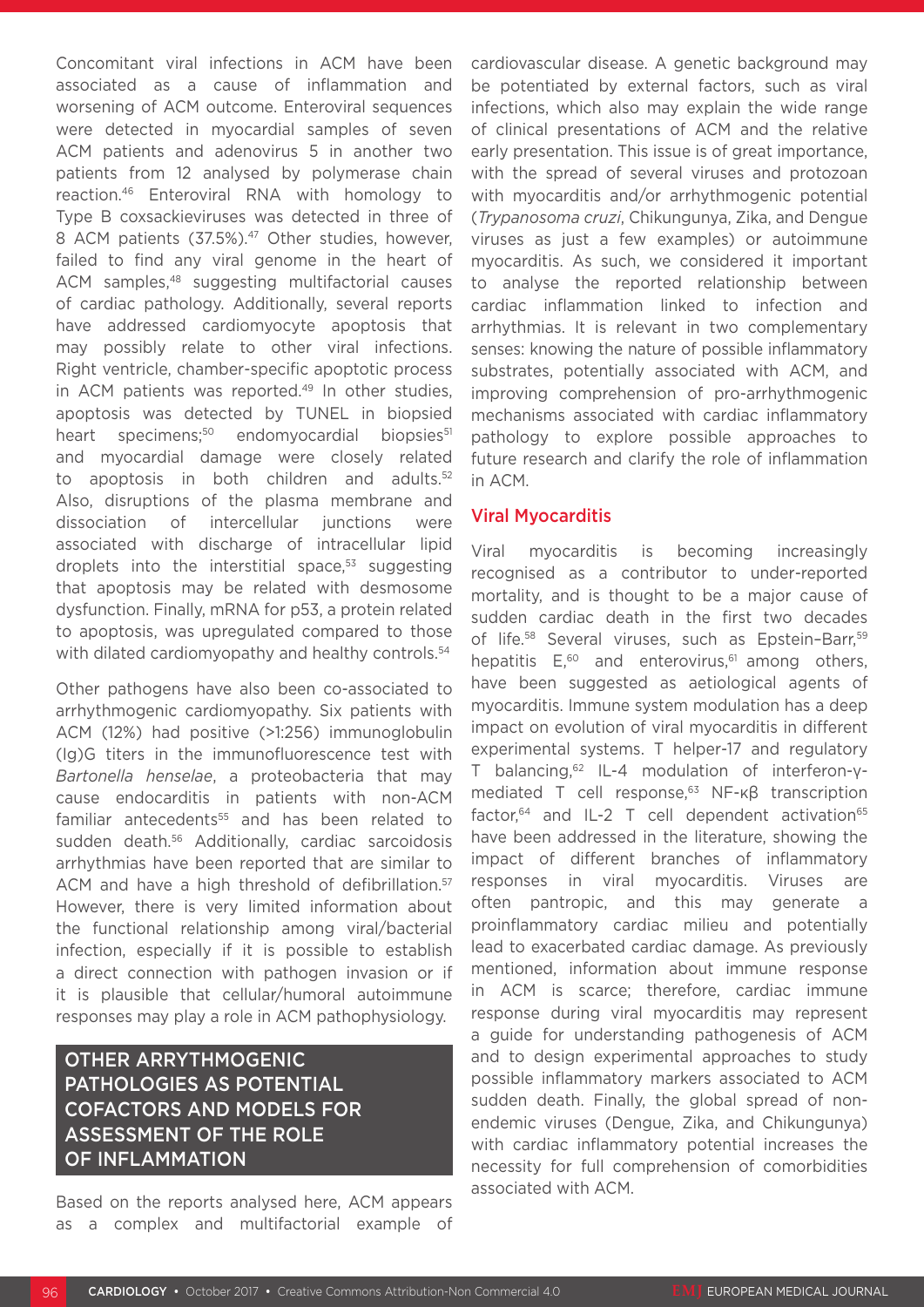#### Chagas Disease

Chagas disease, caused by intracellular protozoan *T. cruzi* is the most important infectious myocarditis worldwide. Initially confined to the American continent, it has begun to spread via immigration to developed countries, mainly to Europe and the USA, $66$  representing a comorbidity to ACM to consider. Malignant arrhythmias, often asymptomatic until the fatal final episode, are the principal cause of death in Chagasic patients.<sup>67</sup> Interestingly, a proinflammatory cytokine profile has been associated with high sudden death risk during chronic phases of Chagas disease.45 Additionally, TNF-blocking agents have shown pro-arrhythmic activity in acute experimental murine models,68 but in other cases have shown an ability to reduce the correct QT interval.<sup>69</sup> and TNF signalling may be linked with cardiac action potential conduction.70 IL-17 mediated response has also been shown to play a role in cardiac inflammation during acute Chagasic myocarditis and parasite control, with apparent results about their potential beneficial<sup>71</sup> or detrimental role,<sup>72</sup> which is important considering the reported deleterious role in autoimmune myocarditis models.73 Thus, the relationship between arrhythmias and myocarditis/sudden death may be an important area to analyse in regard to the role of cytokines and inflammatory infiltrate in cardiac remodelling and/or sudden death in ACM. However, the notable possibility of under-registration of ACM should be considered for the Latin-American population and the possible association between both pathologies.

#### Autoimmune Myocarditis

Autoimmune myocarditis (AM) is often a consequence of subsequent systemic autoimmune diseases, one of the causes of sudden death in young people. Cardiac involvement during autoimmune and/or auto-inflammatory diseases includes the pericardium, myocardium, endocardium, valvar tissue, and coronary arteries.<sup>74</sup> AM is characterised by sinus tachycardia, QT prolongation, atrioventricular conduction defect, and ventricular arrhythmias<sup>74</sup> and is one of the potential differential diagnosis for ACM.

An interesting aspect of AM that is often ignored is the role of regulatory T immunity in the progression of heart inflammation. Impairment in the thymus negative selection of anti-myosin specific CD4 T cells may have different outcomes depending on the context of antigen presentation to activated T cytotoxic cells. The normal process would be the major histocompatibility complex (MHC) Class II antigen presentation of cardiac myosin by non-activated dendritic cells, leading to T cell anergy or apoptosis induced by regulatory T cells. However, if there are associated proinflammatory stimuli that allow an eventual activation of cardiac resident dendritic cells, the MHC II antigen presentation process would lead to a strong T helper-1 and T helper-17 response and consequent myocarditis.<sup>75</sup> This could plausibly explain the comorbidity observed in AM with different viral infection.

Cytokine, humoral, and cellular responses for AM reflect the inflammatory milieu in the heart. IL-17 is a key factor for understanding autoimmune cardiac inflammation. Retinoic acid receptor-related orphan nuclear receptor γt was upregulated at 21 days post-inoculation of cardiac myosin and IL-17 T cells were recruited at the site of the inflamed heart.<sup>76</sup> In this sense, IL-17A-deficient mice were protected from post myocarditis remodelling and did not develop dilated cardiomyopathy.<sup>77</sup> Additionally, the PKCβ/Erk1/2/NF-κB signalling pathway was related to cardiac fibrosis $73$  in AM and neutralisation of IL-17 was able to abolish proinflammatory reaction in a model of viral myocarditis.<sup>78</sup> These findings also highlighted the possible role of IL-6 as a key regulator of shift to T helper-1, 2, and 17.

### CONCLUDING REMARKS

Although it seems clear that ACM has a primary genetic origin, the role of possible associated factors is far from being fully understood. It is especially true for inflammation and its possible implications in development of the cardiomyopathy, as well as the possible applications of inflammatory serological markers as auxiliary tools for diagnosis/ prognosis. Additionally, the information about ACM incidences in Africa or Latin America need to be expanded to determine if there are regional genetic patterns involved in the pathophysiology of ACM. Inflammation of the myocardium has been identified as a concomitant cause of ACM, with T cells infiltrating patients with biventricular affectation; however, the causal effect is not yet well described. Identification of T cell subsets predominant in cardiac infiltrate has proven to be useful in other models of cardiac inflammation/arrhythmias to understand pathophysiology and to propose possible inflammatory markers. In fact, based principally on findings reported to autoimmune or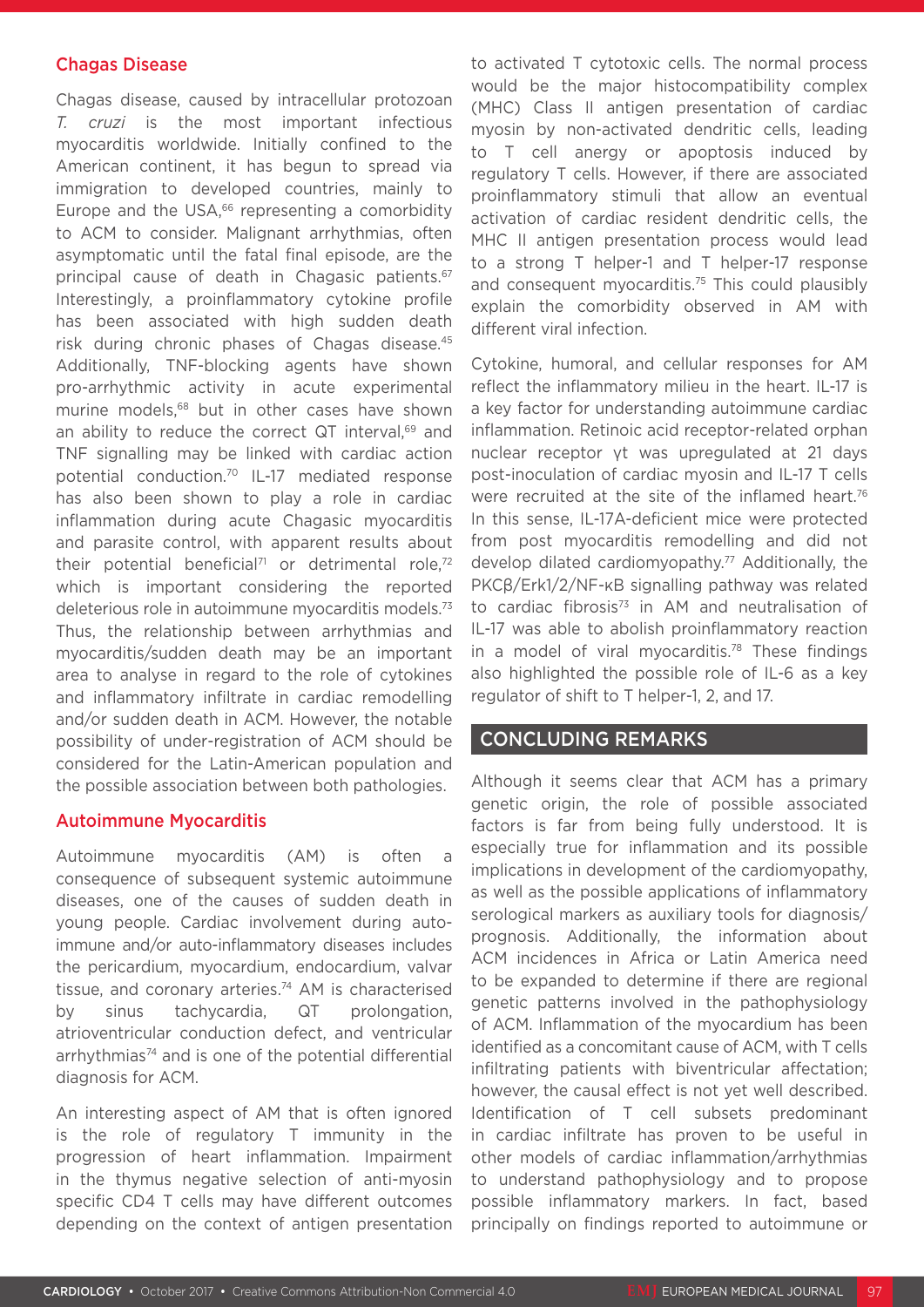infectious arrhythmogenic myocarditis, IL-17, TNF, and IL-2 emerge as candidate markers for studying the inflammatory role in ACM. Alternatively, the body of research on viral myocarditis is growing and it has possibly been under-considered in the analysis of pathophysiology of ACM. Viral infections with cardiomyopathic potential are widely distributed and may represent a potential proinflammatory stimulus that can aggravate the outcome of ACM, as have been reported in other kinds of autoimmune myocarditis. The relative scarcity of reports on inflammation in ACM and their potential role in the devastating consequences highlight the particularly urgent need to develop a clear protocol of cardiovascular evaluation for young, high-endurance athletes, including inflammatory biomarkers to prevent fatal episodes of ventricular arrhythmias.

#### REFERENCES

1. Dungan WT et al. Arrhythmogenic right ventricular dysplasia: a cause of ventricular tachycardia in children with apparently normal hearts. Am Heart J. 1981;102(4):745-50.

2. McNally E et al. "Arrhythmogenic Right Ventricular Cardiomyopathy," Pagon RA et al. (eds.), GeneReviews (1993-2017), Seattle: University of Washington.

3. Olsson SB et al. A case of arrhythmogenic right ventricular dysplasia with ventricular fibrillation. Clin Cardiol. 1982;5(11):591-6.

4. Baran A et al. Two-dimensional echocardiographic detection of arrhythmogenic right ventricular dysplasia. Am Heart J. 1982;103(6):1066-7.

5. Reiter MJ et al. Clinical spectrum of ventricular tachycardia with left bundle branch morphology. American J Cardiol. 1983;51(1):113-21.

6. Pinamonti B et al. Right ventricular dysplasia with biventricular involvement. Circulation. 1998;98(18):1943-5.

7. Nava A et al. [Tachycardia and ventricular fibrillation in the arrhythmogenic right ventricle (arrhythmogenic dysplasia of the right ventricle). Clinical and electrocardiographic spectrum]. G Ital Cardiol. 1986;16(9):741-9. (In Italian).

8. Nava A et al. Electrovectorcardiographic study of negative T waves on precordial leads in arrhythmogenic right ventricular dysplasia: relationship with right ventricular volumes. J Electrocardiol. 1988;21(3):239-45.

9. Rampazzo A et al. ARVD4, a new locus for arrhythmogenic right ventricular cardiomyopathy, maps to chromosome 2 long arm. Genomics. 1997;45(2):259-63.

10. Debrus S et al. [Genetics of hereditary cardiopathies]. Arch Mal Coeur Vaiss. 1996;89(5):619-27. (In French).

11. Severini GM et al. A new locus for arrhythmogenic right ventricular dysplasia on the long arm of chromosome 14. Genomics. 1996;31(2): 193-200.

12. Rampazzo A et al. A new locus for arrhythmogenic right ventricular cardiomyopathy (ARVD2) maps to chromosome 1q42-q43. Hum Mol Genet. 1995;4(11):2151-4.

13. Rampazzo A et al. The gene for arrhythmogenic right ventricular cardiomyopathy maps to chromosome 14q23-q24. Hum Mol Genet. 1994;3(6): 959-62.

14. Mesrati MA et al. [Sudden cardiovascular death in adults: Study of 361 autopsy cases]. Ann Cardiol Angeiol (Paris). 2017;66(1):7-14. (In French).

15. Elliott P et al.; EORP Cardiomyopathy Registry Pilot Investigators. European Cardiomyopathy Pilot Registry: EURObservational Research Programme of the European Society of Cardiology. Eur Heart J. 2016;37(2):164-73.

16. Lin CY et al. Gender differences in patients with arrhythmogenic right ventricular dysplasia/ cardiomyopathy: Clinical manifestations, electrophysiological properties, substrate characteristics, and prognosis of radiofrequency catheter ablation. Int J Cardiol. 2017;227:930-7.

17. Bauce B et al. Comparison of clinical features of arrhythmogenic right ventricular cardiomyopathy in men versus women. Am J Cardiol. 2008; 102(9):1252-7.

18. Maron BJ et al. Demographics and epidemiology of sudden deaths in young competitive athletes: From the United States National Registry. Am J Med. 2016;129(11):1170-7.

19. Akdis D et al. Sex hormones affect outcome in arrhythmogenic right ventricular cardiomyopathy/dysplasia: from a stem cell derived cardiomyocytebased model to clinical biomarkers of disease outcome. Eur Heart J. 2017; 38(19):1498-508.

20. Hodes AR et al. Pregnancy course and outcomes in women with arrhythmogenic right ventricular cardiomyopathy. Heart. 2016;102(4):303-12.

21. La Gerche A et al. Cardiac imaging and stress testing asymptomatic athletes to identify those at risk of sudden cardiac death. JACC Cardiovasc Imaging. 2013;6(9):993-1007.

22. Firoozi S et al. Sudden death inyoung athletes: HCM or ACM? Cardiovasc Drugs Ther. 2002;16(1):11-7.

23. Heidbüchel H, La Gerche A. The right heart in athletes. Evidence for exerciseinduced arrhythmogenic right ventricular cardiomyopathy. Herzschrittmacherther Elektrophysiol. 2012;23(2):82-6.

24. Schmied C et al. Screening athletes for cardiovascular disease in Africa: a challenging experience. Br J Sports Med. 2013;47(9):579-84.

25. Cho Y et al. Arrhythmogenic right ventricular cardiomyopathy and sudden cardiac death in young Koreans. Circ J. 2003;67(11):925-8.

26. Rampazzo A et al. Intercalated discs and arrhythmogenic cardiomyopathy. Circ Cardiovasc Genet. 2014;7(6):930-40.

27. Kant S et al. Desmoglein 2-dependent arrhythmogenic cardiomyopathy is caused by a loss of adhesive function. Circ Cardiovasc Genet. 2015;8(4):553-63.

28. Brodehl A et al. The novel desmin mutant p.A120D impairs filament formation, prevents intercalated disk localization, and causes sudden cardiac death. Circ Cardiovasc Genet. 2013;6(6): 615-23.

29. Chen X et al. Remodelling of myocardial intercalated disc protein connexin 43 causes increased susceptibility to malignant arrhythmias in ACM/D patients. Forensic Sci Int. 2017; 275:14-22.

30. Fidler LM et al. Abnormal connexin43 in arrhythmogenic right ventricular cardiomyopathy caused by plakophilin-2 mutations. J Cell Mol Med. 2009;13(10):4219-28.

31. Mazurek SR et al. MicroRNA-130a regulation of desmocollin 2 in a novel model of arrhythmogenic cardiomyopathy. Microrna. 2016. [Epub ahead of print].

32. Osbourne A et al. Downregulation of connexin43 by microRNA-130a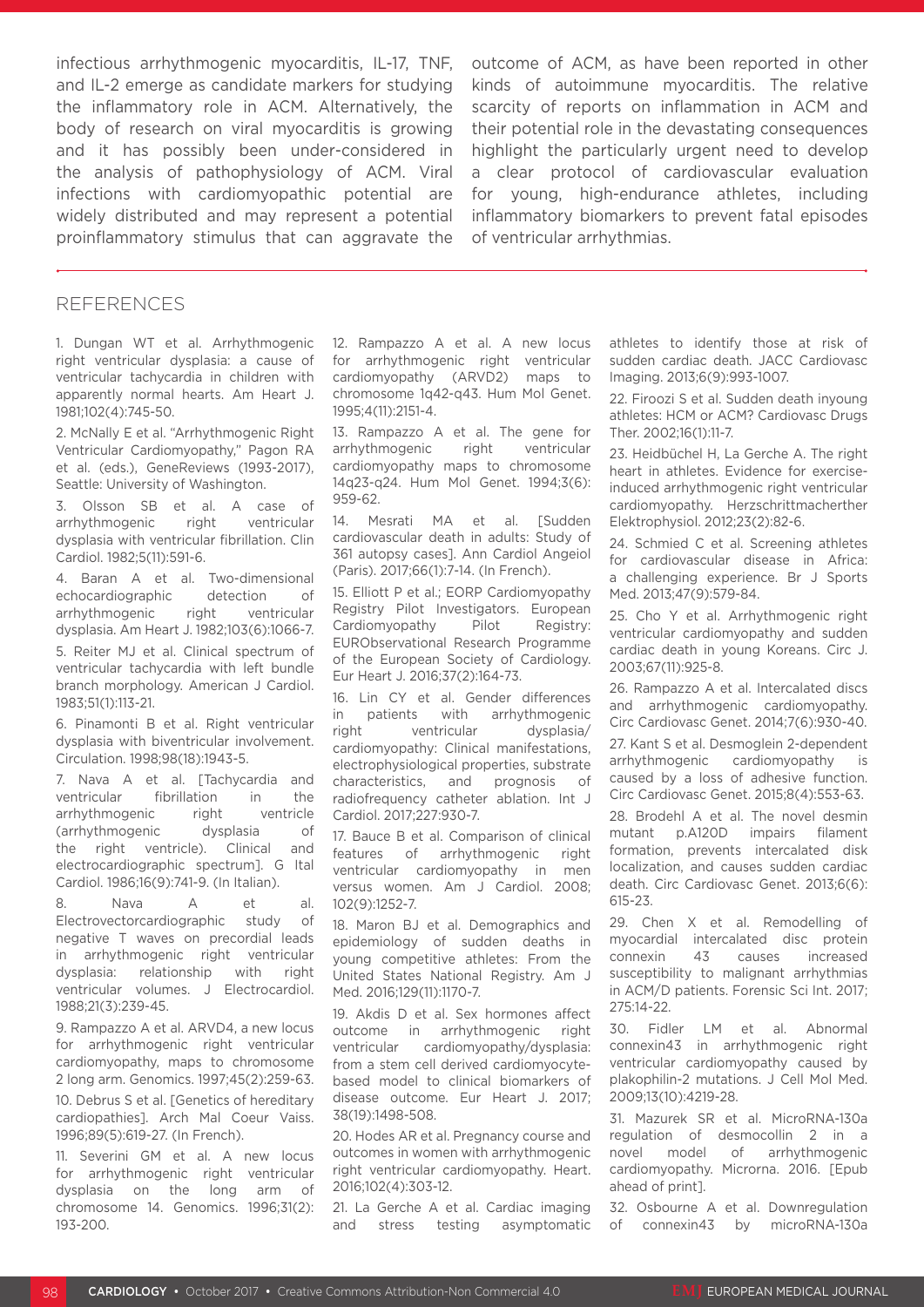in cardiomyocytes results in cardiac arrhythmias. J Mol Cell Cardiol. 2014;74: 53-63.

33. Noorman M et al. Remodeling of the cardiac sodium channel, connexin43, and plakoglobin at the intercalated disk in patients with arrhythmogenic cardiomyopathy. Heart Rhythm. 2013; 10(3):412-9.

34. Gillet L et al. NaV1.5 and interacting proteins in human arrhythmogenic cardiomyopathy. Future Cardiol. 2013; 9(4):467-70.

35. Yu J et al. SCN5A mutation in Chinese patients with arrhythmogenic right ventricular dysplasia. Herz. 2014; 39(2):271-5.

36. van Opbergen CJ et al. Potential new mechanisms of pro-arrhythmia in arrhythmogenic cardiomyopathy: Focus on calcium sensitive pathways. Neth Heart J. 2017;25(3):157-69.

37. Tiso N et al. Identification of mutations in the cardiac ryanodine receptor gene in families affected with arrhythmogenic right ventricular cardiomyopathy type 2 (ARVD2). Hum Mol Genet. 2001;10(3): 189-94.

38. Groeneweg JA et al. Arrhythmogenic right ventricular dysplasia/ cardiomyopathy according to revised 2010 task force criteria with inclusion of non-desmosomal phospholamban mutation carriers. Am J Cardiol. 2013; 112(8):1197-206.

39. Kirubakaran S et al. Characterization of the arrhythmogenic substrate in patients with arrhythmogenic right ventricular cardiomyopathy undergoing ventricular tachycardia ablation. Europace. 2017;19(6):1049-62.

40. Campuzano O et al. Arrhythmogenic right ventricular cardiomyopathy: severe structural alterations are associated with inflammation. J Clin Pathol. 2012; 65(12):1077-83.

41. Basso C et al. Arrhythmogenic right ventricular cardiomyopathy. Dysplasia, dystrophy, or myocarditis? Circulation. 1996;94(5):983-91.

42. Corrado D et al. Spectrum of clinicopathologic manifestations of arrhythmogenic right ventricular cardiomyopathy/dysplasia: A multicenter study. J Am Coll Cardiol. 1997;30(6): 1512-20.

43. Tabib A et al. Circumstances of death and gross and microscopic observations in a series of 200 cases of sudden death associated with arrhythmogenic right ventricular cardiomyopathy and/ or dysplasia. Circulation. 2003;108(24): 3000-5.

44. Campian ME et al. Assessment of inflammation in patients with arrhythmogenic right ventricular cardiomyopathy/dysplasia. Eur J Nucl Med Mol Imaging. 2010;37(11):2079-85.

45. Rodríguez-Angulo H et al. Differential cytokine profiling in Chagasic patients according to their arrhythmogenicstatus. BMC Infect Dis. 2017;17(1):221.

46. Bowles NE et al. The detection of cardiotropic viruses in the myocardium of patients with arrhythmogenic right ventricular dysplasia/cardiomyopathy. J Am Coll Cardiol. 2002;39(5):892-5.

47. Grumbach IM et al. Coxsackievirus genome in myocardium of patients with arrhythmogenic right ventricular dysplasia/cardiomyopathy. Cardiology. 1998;89(4):241-5.

48. Calabrese F et al. No detection of enteroviral genome in the myocardium of patients with arrhythmogenic right ventricular cardiomyopathy. J Clin Pathol. 2000;53(5):382-7.

49. Campian ME et al. Imaging of programmed cell death in arrhythmogenic right ventricle cardiomyopathy/dysplasia. Eur J Nucl Med Mol Imaging. 2011;38(8):1500-6.

50. Yamaji K et al. Apoptotic myocardial cell death in the setting of arrhythmogenic right ventricular cardiomyopathy. Acta Cardiol. 2005; 60(5):465-70.

51. Valente M et al. In vivo evidence of apoptosis in arrhythmogenic right ventricular cardiomyopathy. Am J Pathol. 1998;152(2):479-84.

52. Nishikawa T et al. Programmed cell death in the myocardium of arrhythmogenic right ventricular cardiomyopathy in children and adults. Cardiovas Pathol. 1999;8(4):185-9.

53. Fujita S et al. Markedly increased intracellular lipid droplets and disruption of intercellular junctions in biopsied myocardium from a patient with arrhythmogenic right ventricular cardiomyopathy. Heart Vessels. 2008; 23(6):440-4.

54. Akdis D et al. Myocardial expression profiles of candidate molecules<br>in patients with arrhythmogenic in patients with arrhythmogenic right ventricular cardiomyopathy/ dysplasia compared to those with dilated cardiomyopathy and healthy controls. Heart Rhythm. 2016;13(3): 731-41.

55. A H Fischer et al. Serological evidence for the association of Bartonella henselae infection with arrhythmogenic right ventricular cardiomyopathy. Clin Cardiol. 2008; 31(10):469-71.

56. Wesslen L et al. Subacute bartonella infection in Swedish orienteers succumbing to sudden unexpected cardiac death or having malignant arrhythmias. Scand J Infect Dis. 2001; 33(6):429-38.

57. Mohsen A et al. Cardiac sarcoidosis mimicking arrhythmogenic right ventricular dysplasia with high defibrillation threshold requiring subcutaneous shocking coil implantation. Heart Lung Circ. 2012;21(1):46-9.

58. Tse G et al. What is the arrhythmic substrate in viral myocarditis? Insights from clinical and animal studies. Front Physiol. 2016;7:308.

59. Kawamura Y et al. A case of Epstein-Barr virus-associated hemophagocytic lymphohistiocytosis with severe cardiac complications. BMC Pediatr. 2016; 16(1):172.

60. Pischke S et al. Hepatitis E virus: Infection beyond the liver? J Hepatol. 2017;66(5):1082-95.

61. Zhai X et al. Coxsackievirus B3 induces the formation of autophagosomes in cardiac fibroblasts both in vitro and in vivo. Exp Cell Res. 2016;349(2):255-63.

62. An B et al. Interleukin-37 ameliorates coxsackievirus B3-induced viral myocarditis by modulating the Th17/ regulatory T cell immune response. J Cardiovasc Pharmacol. 2017;69(5):305-13.

63. Wan F et al. Vγ1+γδT, early cardiac infiltrated innate population dominantly producing IL-4, protect mice against CVB3 myocarditis by modulating IFNγ+ T response. Mol Immunol. 2017;81:16-25.

64. Bao JL, Lin L. MiR-155 and miR-148a reduce cardiac injury by<br>inhibiting NF-kB pathway during inhibiting NF-κB pathway during acute viral myocarditis. Eur Rev Med Pharmacol Sci. 2014;18(16):2349-56.

65. He F et al. Inhibition of IL-2 inducible T-cell kinase alleviates T-cell activation and murine myocardial inflammation associated with CVB3 infection. Mol Immunol. 2014;59(1):30-8.

66. Castillo-Riquelme M. Chagas disease in non-endemic countries. Lancet Glob Health. 2017;5(4):e379-80.

67. Mendoza I et al. Sustained ventricular tachycardia in chronic chagasic myocarditis: electrophysiologic and pharmacologic characteristics. Am J Cardiol. 1986;57(6):423-7.

68. Rodriguez-Angulo H et al. Etanercept induces low QRS voltage and autonomic dysfunction in mice with experimental Chagas disease. Arg Bras Cardiol. 2013; 101(3):205-10.

69. Vilar-Pereira G et al. Combination chemotherapy with suboptimal doses of benznidazole and pentoxifylline sustains partial reversion of experimental chagas' heart disease. Antimicrob Agents Chemother. 2016;60(7):4297-309.

70. Cruz JS et al. Molecular mechanisms of cardiac electromechanical remodeling during Chagas disease: Role of TNF and TGF- β. Trends Cardiovasc Med. 2017; 27(2):81-91.